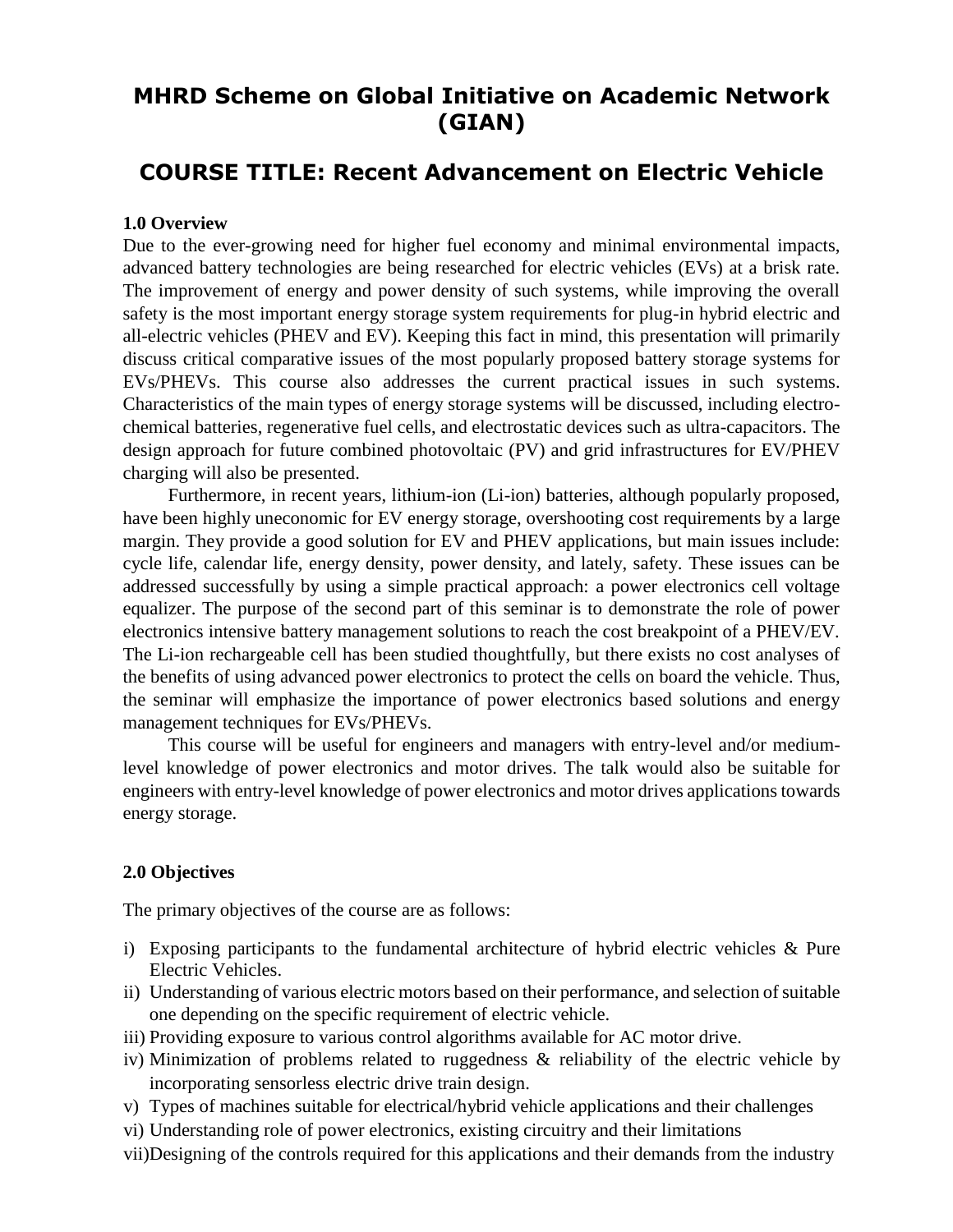viii) Understanding battery technology

ix) Modeling of Electric and Hybrid Electric Vehicles

#### **3.0 Teaching Faculty with allotment of Lectures and Tutorials**

- **1. Prof. Sheldon S. Williamson (SSW) : 12 hrs lectures and 6 hrs tutorials**
- **2. Prof Avik Bhattacharya (AB) : 8 hrs lectures and 14 hrs tutorials**

#### **4.0 Course details**

**4.1 Tentative Duration:** August 22-26, 2022 (5 days): 20 hrs lectures and 20 hrs Tutorials

#### **4.2 Tentative Lecture Schedule**

#### **Lec 1**: 1hr: AB

History of hybrid vehicles, architectures of HEVs, series and parallel HEVs, complex **HEVs** 

#### **Lec 2**: 1hr: AB

Inverter topology for electric vehicles.

#### **Lec 3**: 1hr: AB

Realization of electric drive for electric vehicles using Variable Frequency Drive(VFD)  $\&$ introduction of Field Oriented Control (FOC) of AC motor.

#### **Lec 4**: 1hr: AB

Implementation of Field Oriented Control for AC motor drive using synchronously rotating reference frame as well as rotor reference frame. Direct torque control algorithm for AC motor drive.

#### **Lec 5**: 1hr: AB

Analysis on various control strategies of some special machines like Linear Induction Motor and Brushless DC Motor in the context of electric vehicle design.

#### **Lec 6**: 1hr: AB

Discussion on various control strategies of Switched Reluctance Motor and Permanent Magnet Synchronous Motor (both radial & axial flux PMSM) to find their feasibility in terms of electric vehicle application.

#### **Lec 7:** 1hr: AB

Continuation of Discussion on various control strategies of Switched Reluctance Motor and Permanent Magnet Synchronous Motor (both radial & axial flux PMSM) to find their feasibility in terms of electric vehicle application.

#### **Lec 8**: 1hr: AB

Implementation of sensorless control to improve the ruggedness and reliability of electric drive train.

#### **Lec 9**: 1hr: SSW

History of electric, hybrid electric, and plug-in hybrid electric vehicles.

**Lec 10**: 1hr: SSW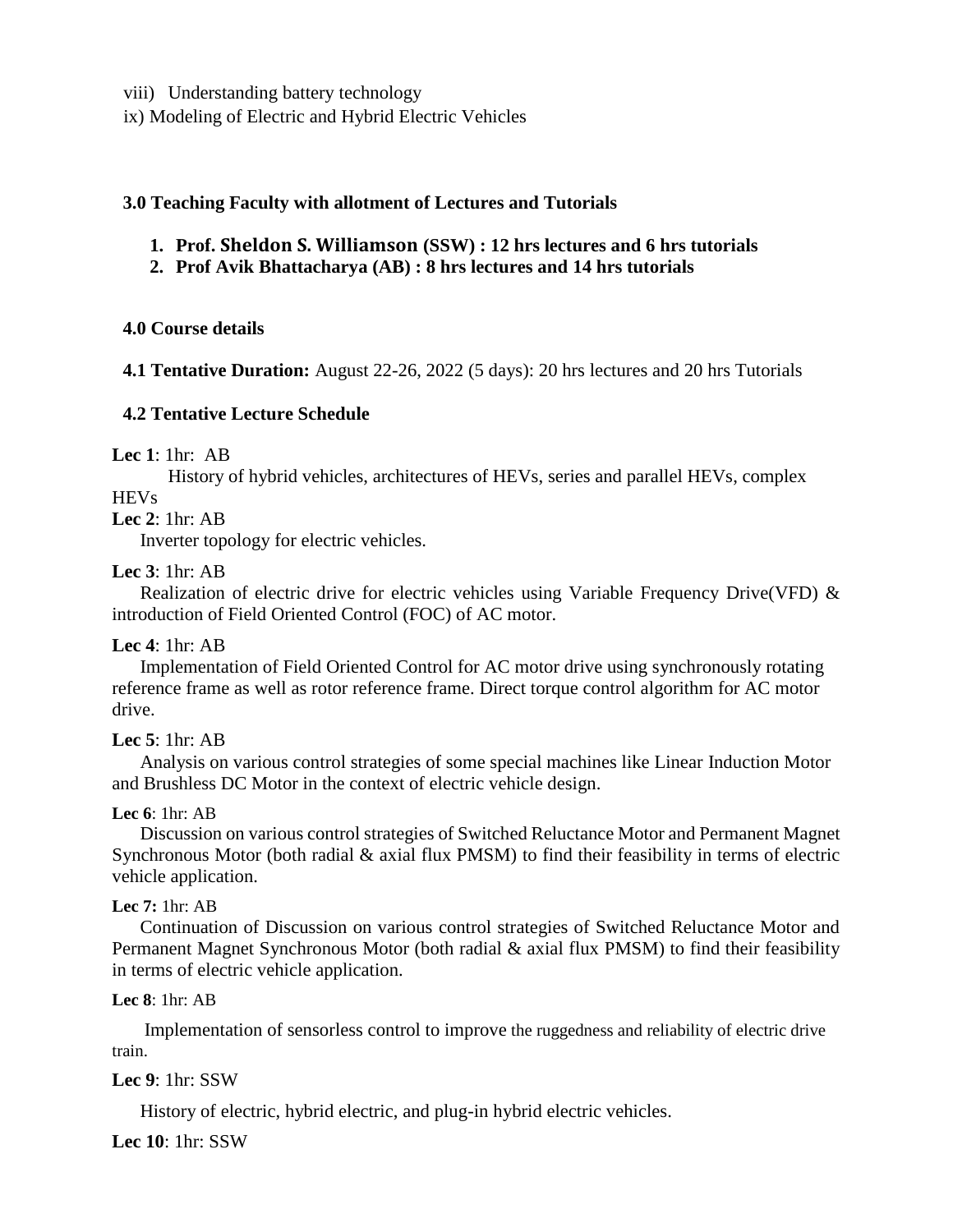Vehicle design fundamentals.

## **Lec11**: 1hr: SSW

Traction motors and drives for electric vehicle propulsion.

#### **Lec 12**: 1hr: SSW

Electric energy storage systems and power devices.

#### **Lec 13**: 1hr: SSW

Traction power electronic converters and control.

## **Lec 14**: 1hr: SSW

Electric vehicle drivetrain design.

## **Lec 15**: 1hr: SSW

Practical electric vehicle design considerations (with examples).

#### **Lec 16**: 1hr: SSW

Electric vehicle charging infrastructure design.

#### **Lec 17**: 1hr: SSW

Design of wireless charging infrastructure.

#### **Lec 18**:

Electrification of heavy-duty mass transit systems.

#### **Lec 19**: 1hr: SSW

Role of renewable energy in transportation electrification.

#### **Lec 20**: 1hr: SSW

Integration of electric vehicles with the smart grid.

#### **Date of Examination:**

31st August 2022 (tentative)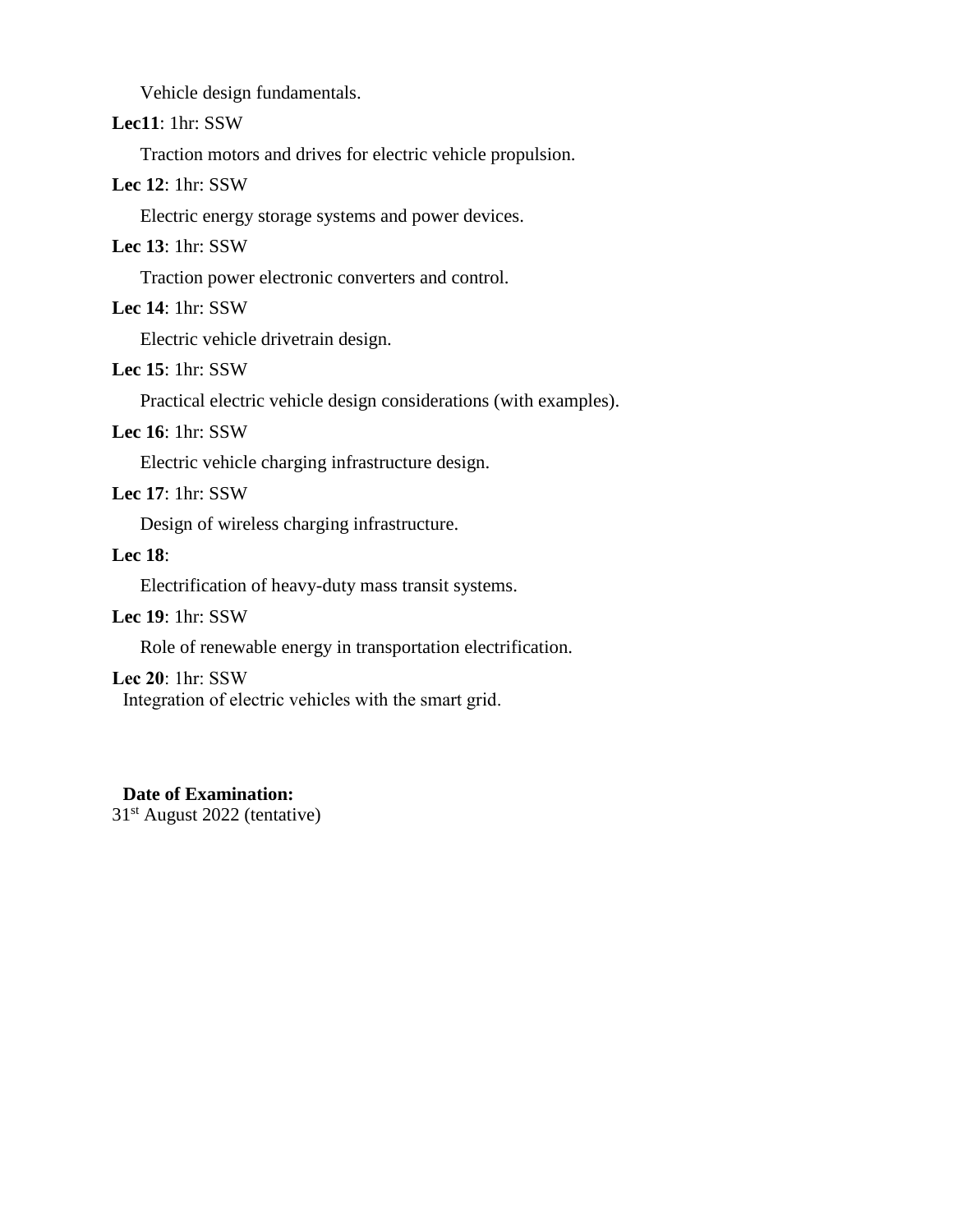#### **5.0 Who can attend**

- Executives, engineers and researchers from manufacturing, service and government organi-zations including R&D laboratories.
- Student students at all levels (BTech/MSc/MTech/PhD) or Faculty from reputed  $\bullet$ academic institutions and technical institutions.

#### **6.0 Detailed CV of Experts**

#### **6.1 CV of Prof. Sheldon S. Williamson**

**Sheldon S. Williamson** received his Bachelors of Engineering (B.E.) degree in Electrical Engineering with high distinction from University of Mumbai, Mumbai, India, in 1999. He received the Masters of Science (M.S.) degree in 2002, and the Doctor of Philosophy (Ph.D.) degree (with Honors) in 2006, both in Electrical Engineering, from the Illinois Institute of Technology, Chicago, IL, specializing in automotive power electronics and motor drives, at the Grainger Power Electronics and Motor Drives Laboratory. From June 2006 to May 2011, Dr. Williamson held a Tenure-track Assistant Professor position in the Department of Electrical and Computer Engineering, at Concordia University, in Montreal, Canada. Also, from June 2011 to June 2014, Dr. Williamson held a tenured Associate Professor position at Concordia University. Currently, Dr. Williamson is a Professor and NSERC Canada Research Chair in Electric Energy Storage Systems for Transportation Electrification at the University of Ontario-Institute of Technology (UOIT), in Oshawa, Ontario, Canada. He is the Founder and Director of the Smart Transportation Electrification and Energy Research (STEER) group, within the Department of Electrical, Computer, and Software Engineering, at UOIT. His main research interests include power electronics, electric energy storage systems, and motor drives for transportation electrification and electrified autonomous e-mobility.

Dr. Williamson has offered numerous conference tutorials, lectures, and short courses in the areas of electric transportation, electric energy storage systems, as well as automotive power electronics, and motor drives. He is the principal author/co-author of over 300 journal and conference papers. He is also the author/co-author of several books and book chapters on electric transportation and energy storage systems. He was the General Chair for the IEEE International Conference on Industrial Technology, held in Toronto, Ontario, in May 2017. He will be the General Chair for the Annual Conference of the IEEE Industrial Electronics Society (IECON), to be held in Toronto, in Oct. 2021. In addition, he has also served on the technical program committees of several IEEE conferences in the past.

Dr. Williamson is the beneficiary of numerous awards and recognitions. He was the recipient of the prestigious "paper of the year" award, for the year 2006, in the field of Automotive Power Electronics, from the IEEE Vehicular Technology Society (IEEE VTS). In addition, he has also received several "best paper" awards for papers he has co-authored with his graduate research students in major IEEE conferences. He was awarded the prestigious Sigma Xi/IIT Award for Excellence in University Research, for the academic year 2005-2006. In 2006, he also received the "Best Research Student" award, Ph.D. category, within the ECE Department, at the Illinois Institute of Technology, in Chicago, IL.

Dr. Williamson is a Senior Member of the IEEE and is a Member of the IEEE Power Electronics Society (IEEE PELS) and the IEEE Industrial Electronics Society (IEEE IES). He also currently serves as a Distinguished Lecturer of the IEEE Vehicular Technology Society (VTS). He is an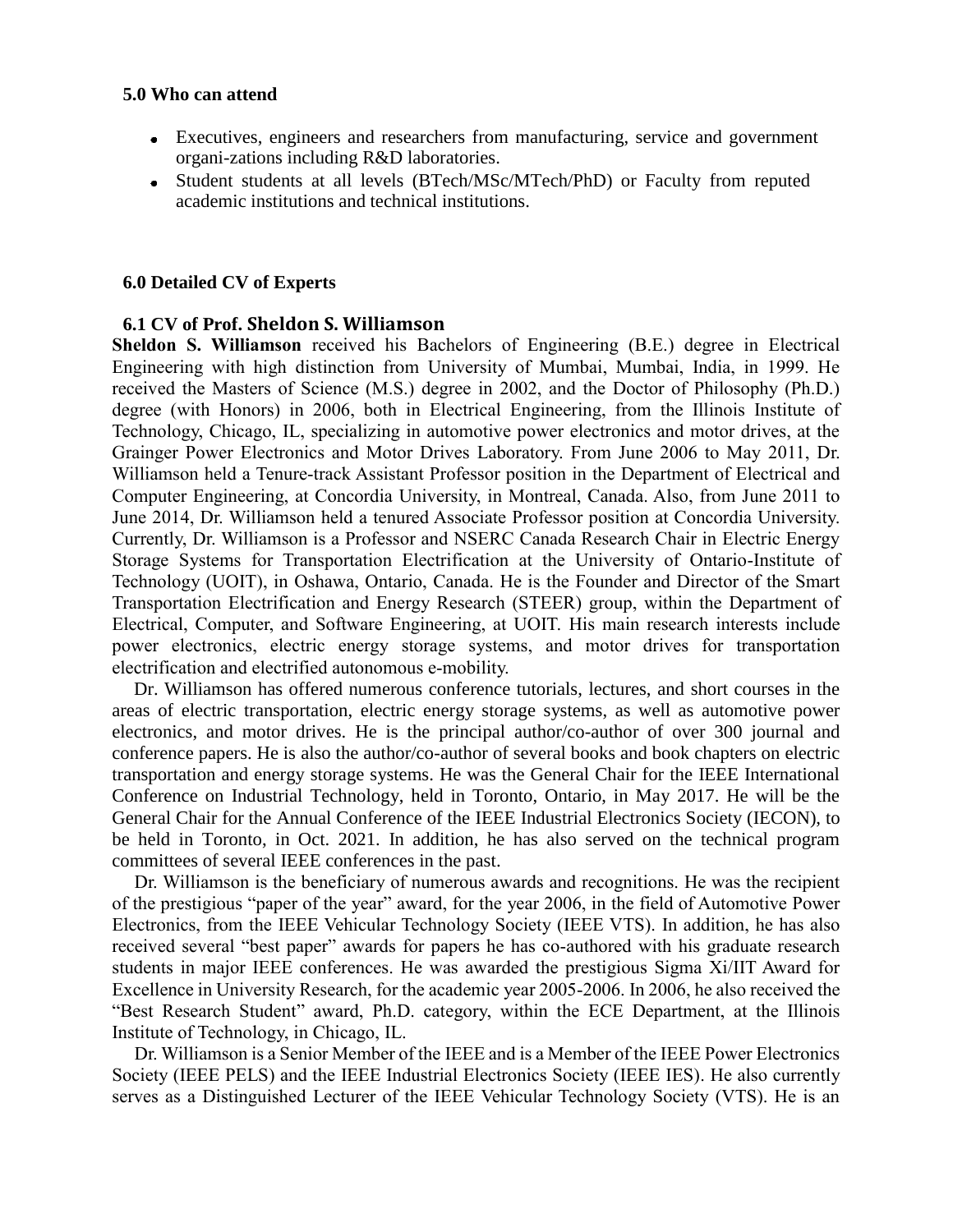Associate Editor for the IEEE Transactions on Industrial Electronics, IEEE Transactions on Power Electronics, IEEE Transactions on Transportation Electrification, and the IEEE Journal of Emerging and Selected Topics in Power Electronics. He is also a Member of the prestigious IEEE Transportation Technologies Awards Committee (IEEE Medal Award). Dr. Williamson is currently the Area Chair for IEEE Region 7 (IEEE Canada) Industrial Electronics Society. He is also the Past Chair of the IEEE IES Technical Committee on Transportation Electrification. Dr. Williamson also serves as the Chair of the IEEE Toronto Section IEEE Industrial Electronics Society Chapter.

## **6.2 CV of Prof. Avik Bhattacharya**

## **Course Coordinator Brief CV:**

**Dr. Avik Bhattacharya** Assistant Professor Department of Electrical Engineering I.I.T. Roorkee Email[:avik.iitkgp@gmail.com,](mailto:avik.iitkgp@gmail.com) bavikfee@iitr.ac.in M-9674532047

#### **Professional Experience**

| S. N. | <b>Post Held</b>           | <b>Institute/Organization</b> | <b>Period</b>                | <b>Nature of Duties</b> |
|-------|----------------------------|-------------------------------|------------------------------|-------------------------|
| 1.    | Sr. Design Engineer        | Solar Semiconductor           | $2010 - 2011$                | R&D                     |
| 2.    | <b>Technical Engineer</b>  | <b>HCL</b> Technology         | $2011 - 2013$                | R&D                     |
| 3.    | Manager and Head           | <b>Samtel Avionics</b>        | $2013 - 2014$                | R&D                     |
| 4.    | <b>Assistant Professor</b> | <b>IIT Roorkee</b>            | $2014 - \text{till}$<br>date | R&D                     |

#### **Specialization and Expertise**

DC Micro Grid, Power Quality Electric Vehicle, Power **Electronics** 

## **Awards and Distinctions**

Dr. Fatema Rashid Best Paper Awards in ICAEE 2015-DHAKA

## **Selected list of Publications**

- 1. H. Ahmed and **A. Bhattacharya**, "PMSG-based VS-WECS for constant active power delivery to standalone load using direct matrix converter-based SST with BESS," in *IET Generation, Transmission & Distribution*, vol. 13, no. 10, pp. 1757-1767, 21 5 2019.
- 2. Muneer V and **Avik Bhattacharya, "**[Peak power demand management by using SMC](https://scholar.google.com/citations?view_op=view_citation&hl=en&user=GGrb6HAAAAAJ&citation_for_view=GGrb6HAAAAAJ:Tyk-4Ss8FVUC)[controlled three-level CHB-based three-wire and four-wire SAPF"](https://scholar.google.com/citations?view_op=view_citation&hl=en&user=GGrb6HAAAAAJ&citation_for_view=GGrb6HAAAAAJ:Tyk-4Ss8FVUC), IEEE Transactions on Industrial Informatics 17 (8), 5270-5281, 2020.
- 3. Muneer V and **Avik Bhattacharya**, ["Eight-switch CHB-based three-level three-phase shunt](https://scholar.google.com/citations?view_op=view_citation&hl=en&user=GGrb6HAAAAAJ&citation_for_view=GGrb6HAAAAAJ:zYLM7Y9cAGgC)  [active power filter](https://scholar.google.com/citations?view_op=view_citation&hl=en&user=GGrb6HAAAAAJ&citation_for_view=GGrb6HAAAAAJ:zYLM7Y9cAGgC)", IET Power Electronics 13 (16), 3511-3521, 2020.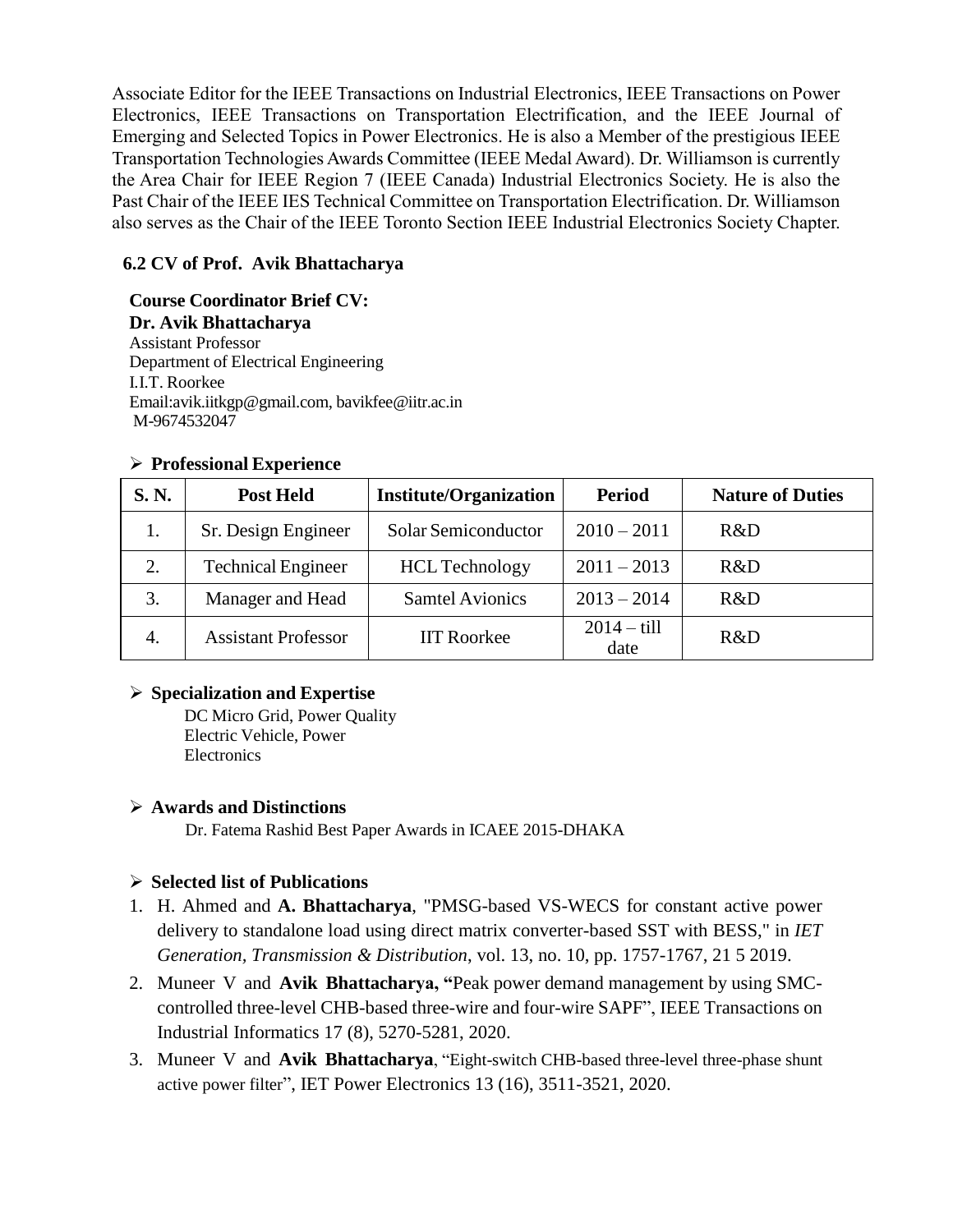- 4. Ginbar Ensermu, **Avik Bhattacharya** and Nigamananda Panigrahy, "Real-Time Simulation of Smart DC Microgrid with Decentralized Control System under Source Disturbances", Arabian Journal of Science and Engineering, Springer, 2019.
- 5. Toshi Sharma and **Avik Bhattacharya**, "Sensorless [Direct Torque Control of PMSM Drive](https://scholar.google.com/citations?view_op=view_citation&hl=en&user=ZgErbFUAAAAJ&citation_for_view=ZgErbFUAAAAJ:9yKSN-GCB0IC)  [for EV Application"](https://scholar.google.com/citations?view_op=view_citation&hl=en&user=ZgErbFUAAAAJ&citation_for_view=ZgErbFUAAAAJ:9yKSN-GCB0IC), 2018 2nd International Conference on Power, Energy and Environment: Towards Smart Technology (ICEPE), 2018.
- 6. Toshi Sharma and **Avik Bhattacharya, "** [Performance Analysis of Encoderless DTC of](https://link.springer.com/article/10.1007/s13369-020-04550-2)  [IPMSM for Wide Operating Range"](https://link.springer.com/article/10.1007/s13369-020-04550-2), Arabian Journal of Science and Engineering, Springer 2019.
- 7. Suraj Kumar Chaurasiya, **Avik Bhattacharya** and Sharmili Das, "Reduced switch multilevel converter topology to improve magnetization and demagnetization characteristics of an SRM", 2022 IEEE International Conference on Power Electronics, Smart Grid and Renewable Energy, 2-5 Jan 2022.
- 8. **A. Bhattacharya**, C. Chakraborty and S. Bhattacharya, "*Current compensation in shunt type active power filters*," IEEE Industrial Electronics Magazine, vol.3, no.3, pp.38-49, 2009.
- 9. **A. Bhattacharya** and C. Chakraborty, "*A Shunt Active Power Filter with Enhanced Performance Using ANN based Predictive and Adaptive Controllers*,", IEEE Transactions on Industrial Electronics, vol.58,no.2,pp.421-428,Feb.2011
- 10. **A.Bhattacharya**, C.Chakraborty, S.Bhattacharya, . *"Parallel-Connected Shunt Hybrid Active Power Filters Operating at Different Switching Frequencies for Improved Performance*", Industrial Electronics, IEEE Transactions on, On page(s): 4007 - 4019 Volume: 59, Issue: 11, Nov. 2012
- 11. Anirban Sinha Ray and **Avik Bhattachraya**,"*Improved Tracking of Shunt Active Power Filter by Sliding Mode Control*," Electrical Power and Energy system, Elsevier.Vol-78,Pg. No. 916- 925,June 2016.
- 12. Muneer V and **Avik Bhattacharya** " A novel reduced switched three phase unified power quality conditioner " IEEE conference, INDICON 2017
- 13. Muneer V and **Avik Bhattacharya** "Cascaded H-Bridge based Three-Phase Four-Wire UPQC " IEEE conference, ICIIS 2018
- 14. Muneer V and **Avik Bhattacharya** "Cascaded H Bridge Multi Level Inverter Based Unified Power Quality Conditioner" IEEE conference, PIICON 2018
- 15. Muneer V and **Avik Bhattacharya** "Eight Switch CHB based Three Phase Shunt Active Filter" IEEE conference, PEDES 2018.

#### **Patents**

Patent filed under 35 U.S.C. \$119 to U.S. Provisional Patent Application number 61/313,896, in March 15, 2010, "Systems and Methods for operating a Solar Direct Pump"

Name of the company: Solar Semiconductor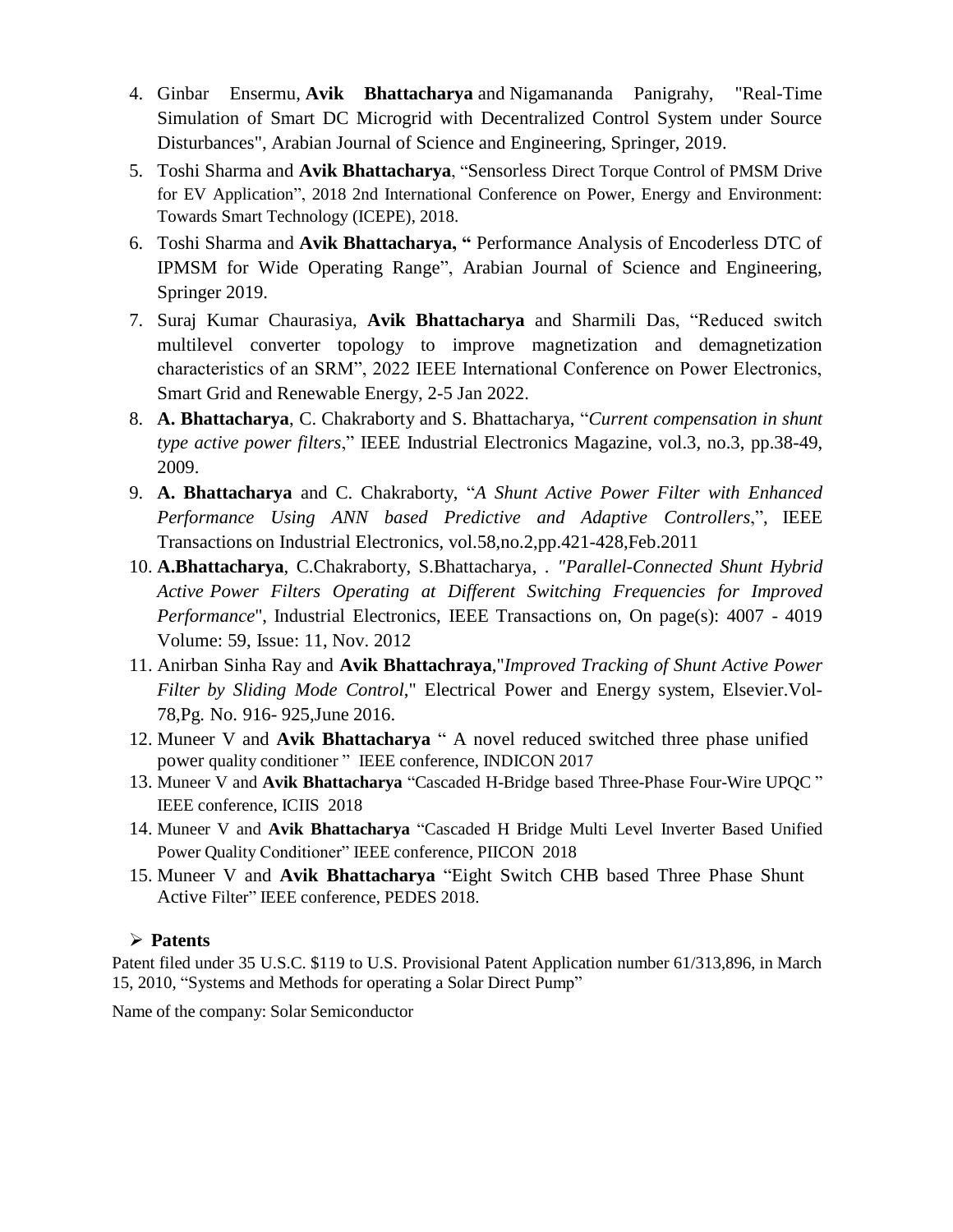# **Major Sponsored R&D Projects completed/handled**

|  | <b>Title:</b>     | Permanent Magnet Synchronous Generator Based Novel Bi-<br>directional Converter for Wind Applications |  |  |  |
|--|-------------------|-------------------------------------------------------------------------------------------------------|--|--|--|
|  | Funding<br>Agency | <b>IIT ROORKEE</b>                                                                                    |  |  |  |
|  | Role              | Principal Investigator                                                                                |  |  |  |
|  | Cost              | 10 Lakhs                                                                                              |  |  |  |
|  | Tenure            | 3 years                                                                                               |  |  |  |
|  | <b>Status</b>     | Completed                                                                                             |  |  |  |

| <b>Title:</b> | An Investigation on Solid State Transformer            |
|---------------|--------------------------------------------------------|
| Funding       | <b>SCIENCE &amp; ENGINEERING RESEARCH BOARD (SERB)</b> |
| Agency        |                                                        |
| Role          | Principal Investigator                                 |
| Cost          | 25 Lakhs                                               |
| Tenure        | 3 years                                                |
| <b>Status</b> | Closure report submitted                               |

| 3 | <b>Title:</b> | <b>Investigation on MRAS based Direct Torque Controlled PMSM</b> |
|---|---------------|------------------------------------------------------------------|
|   |               | drive for EV Application                                         |
|   | Funding       | <b>COUNCIL OF SCIENTIFIC AND INDUSTRIAL RESEARCH</b>             |
|   | Agency        | (CSIR)                                                           |
|   | Role          | Principal Investigator                                           |
|   | Cost          | 25 Lakhs                                                         |
|   | Tenure        | 3 years                                                          |
|   | <b>Status</b> | <b>Closure Report Submitted</b>                                  |

| $\overline{4}$ | <b>Title:</b>     | <b>Mobile Substation and Grid Storage System (MOBISUB)</b> |  |  |  |
|----------------|-------------------|------------------------------------------------------------|--|--|--|
|                | Funding<br>Agency | Department of Science & Technology (DST)                   |  |  |  |
|                | Role              | Co-Principal Investigator                                  |  |  |  |
|                |                   |                                                            |  |  |  |
|                | Cost              | Rs. 1.47 Crores                                            |  |  |  |
|                | Tenure            | 2 Years 9 Months                                           |  |  |  |
|                | <b>Status</b>     | Ongoing                                                    |  |  |  |

## **Extra Information**

| Scholarly and Professional Activities |                                                                                      |  |  |
|---------------------------------------|--------------------------------------------------------------------------------------|--|--|
| TEEE                                  | Sr Member and Reviewer: Transactions on Industrial Electronics, Power<br>Electronics |  |  |
|                                       |                                                                                      |  |  |
| TET                                   | Sr. Member and review on Power Electronics, GTD                                      |  |  |

## **NPTEL On line Certificate Courses:**

| Title                | Duration | Tenure              | <b>Status</b> |
|----------------------|----------|---------------------|---------------|
| <b>Facts Devices</b> | 20Hrs    | July – Sept. $2018$ | Completed     |